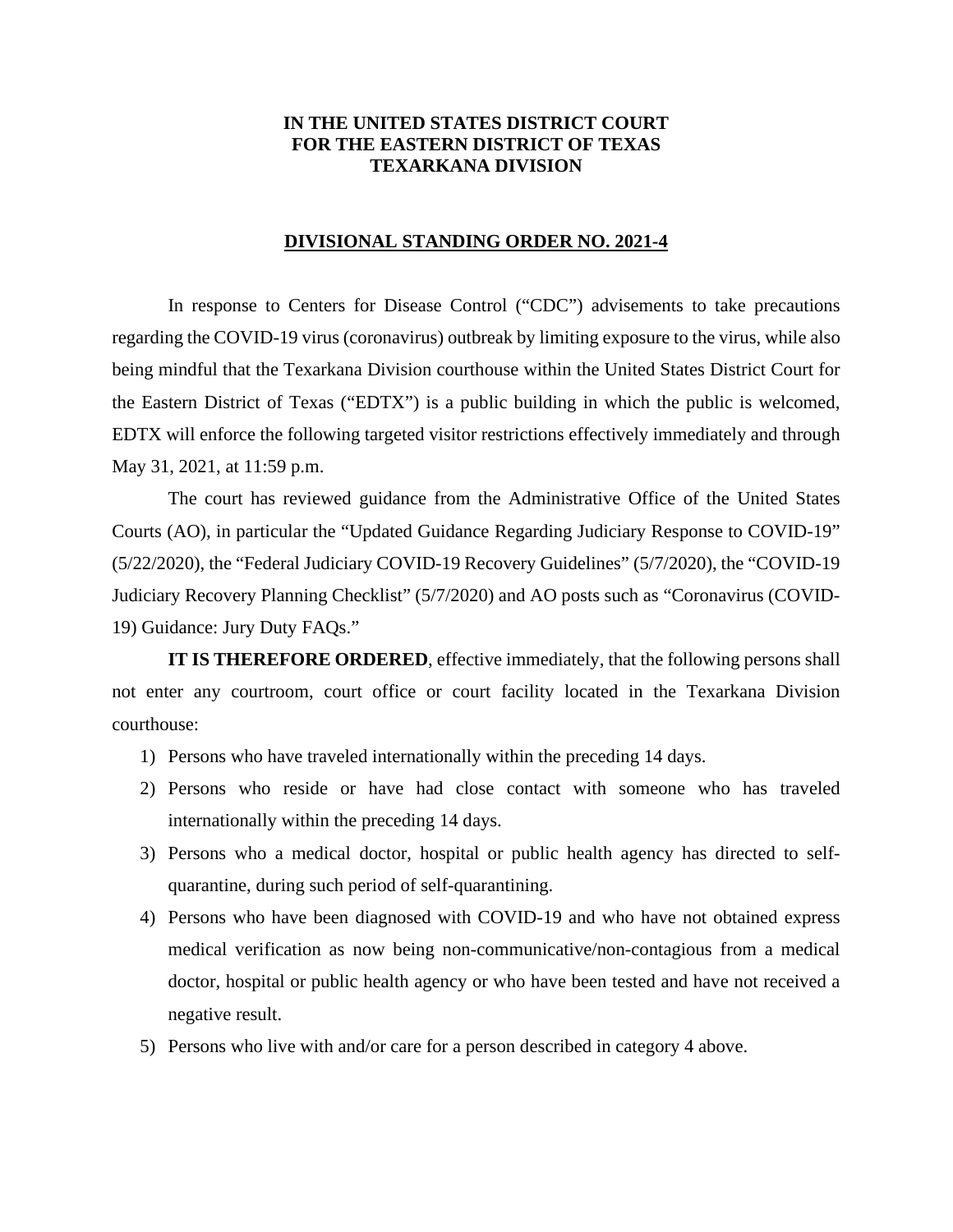6) Persons who present for entry to said court facility and exhibit or report currently having a fever, cough, shortness of breath, persistent pain or pressure in the chest, or nausea.

**IT IS ORDERED** that all Texarkana, Texas Court Security Officers ("CSOs"), following substantive guidance from this Order and administrative guidance from the United States Marshal for EDTX, shall deny entry to anyone attempting to enter said court facility in violation of these protocols. In the event of any uncertainty as to a person's ability to gain entrance to the court facility hereunder, the CSOs shall immediately contact the U.S. Marshal for EDTX or his designated Deputy Marshal for a determination, which shall control.

**IT IS FURTHER ORDERED** that those persons who are not barred by one of the exclusions described above must wear an appropriate face mask or covering in all public areas of the courthouse, including but not limited to courtrooms, jury rooms, hallways, restrooms, lobbies and elevators. Persons other than jurors must supply their own face mask or covering.

If you are scheduled or required to appear in district court or magistrate court during the period of this order and you are unable to gain entry because of these targeted visitor restrictions, you should proceed as follows:

- If you are represented by an attorney, please contact your attorney.
- If you are an attorney scheduled to appear in court before a judge, please contact the respective chambers directly by telephone. Telephone contact information for the Texarkana Division is available at: http://www.txed.uscourts.gov/.
- If you are scheduled to meet with a probation or pretrial services officer, please contact the Probation and Pretrial Services Office directly for guidance and instructions.
- For any other District Court matters, please contact the Texarkana Deputy Clerk in Charge at (903) 794-8561 or the EDTX Clerk of Court at (903) 590-1111 in Tyler, Texas.

Upon entry into the courthouse, all persons must maintain appropriate distancing from others in the courthouse, to include sitting at the location assigned by a member of the court staff. Each person must follow instructions of the court staff and CSOs to aid in maintaining distance in the courthouse.

**IT IS ORDERED** that each courtroom within the courthouse has specific requirements as to spectators during a trial or hearing, and access is available on a first-come, first-served basis.